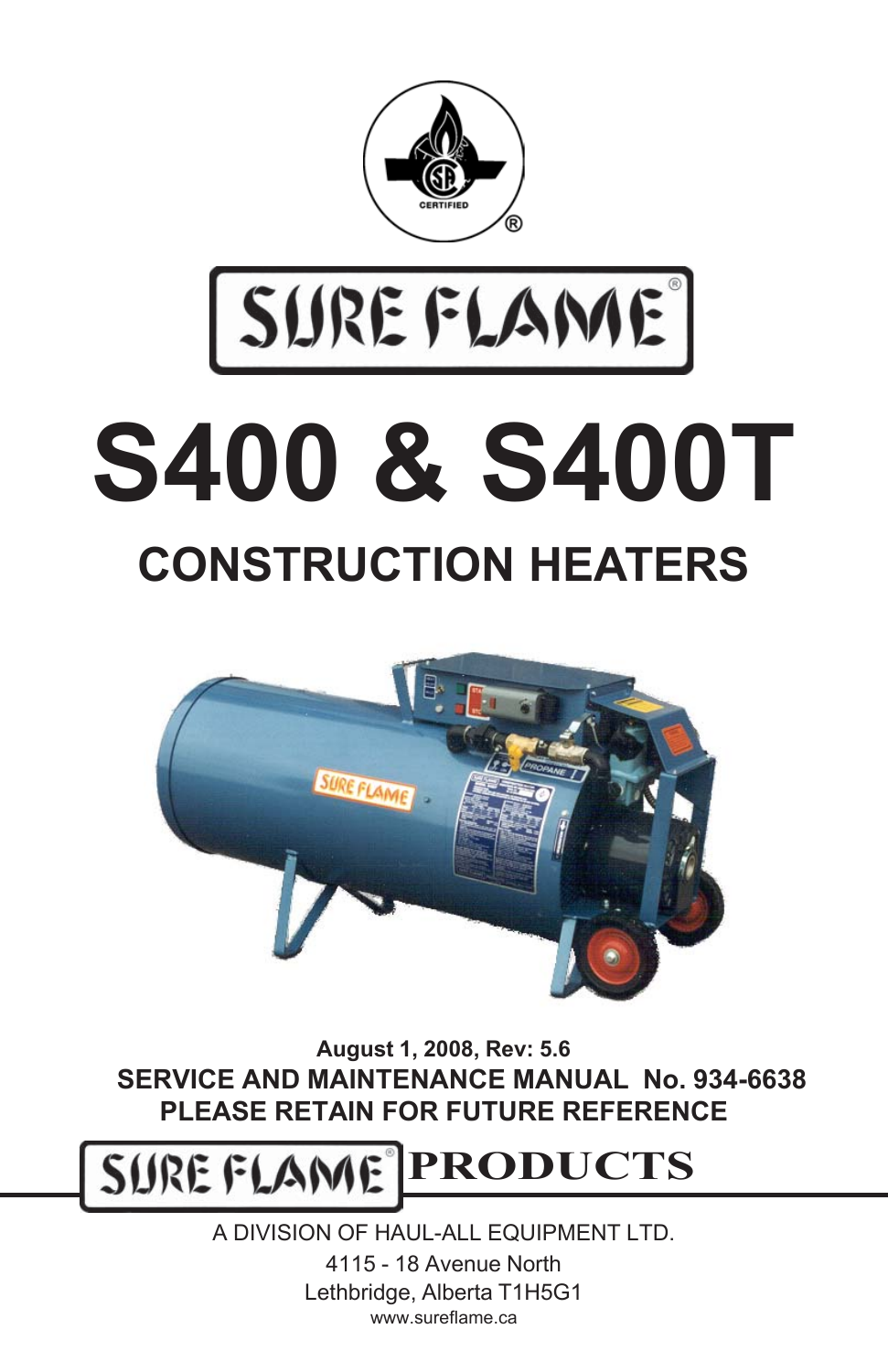### **S400 & S400T CONSTRUCTION HEATERS**

## **GENERAL HAZARD WARNING**

**Failure to comply with the precautions and instructions provided with this heater, can result in death, serious bodily injury and property loss or damage from hazards of fire, explosion, burn, asphyxiation, carbon monoxide poisoning, and/or electrical shock.**

**Only persons who can understand and follow the instructions should use or service this heater.**

**If you need assistance or heater information such as an instruction manual, labels, etc. Contact the manufacturer.**



**Fire, burn, inhalation, and explosion hazard. Keep solid combustibles, such as building materials, paper or cardboard, a safe distance away from the heater as recommended by the instructions. Never use the heater in spaces which do or may contain volatile or airborne combustibles, or products such as gasoline, solvents, paint thinner, dust particles or unknown chemicals.**



#### **Not for home or recreational vehicle use**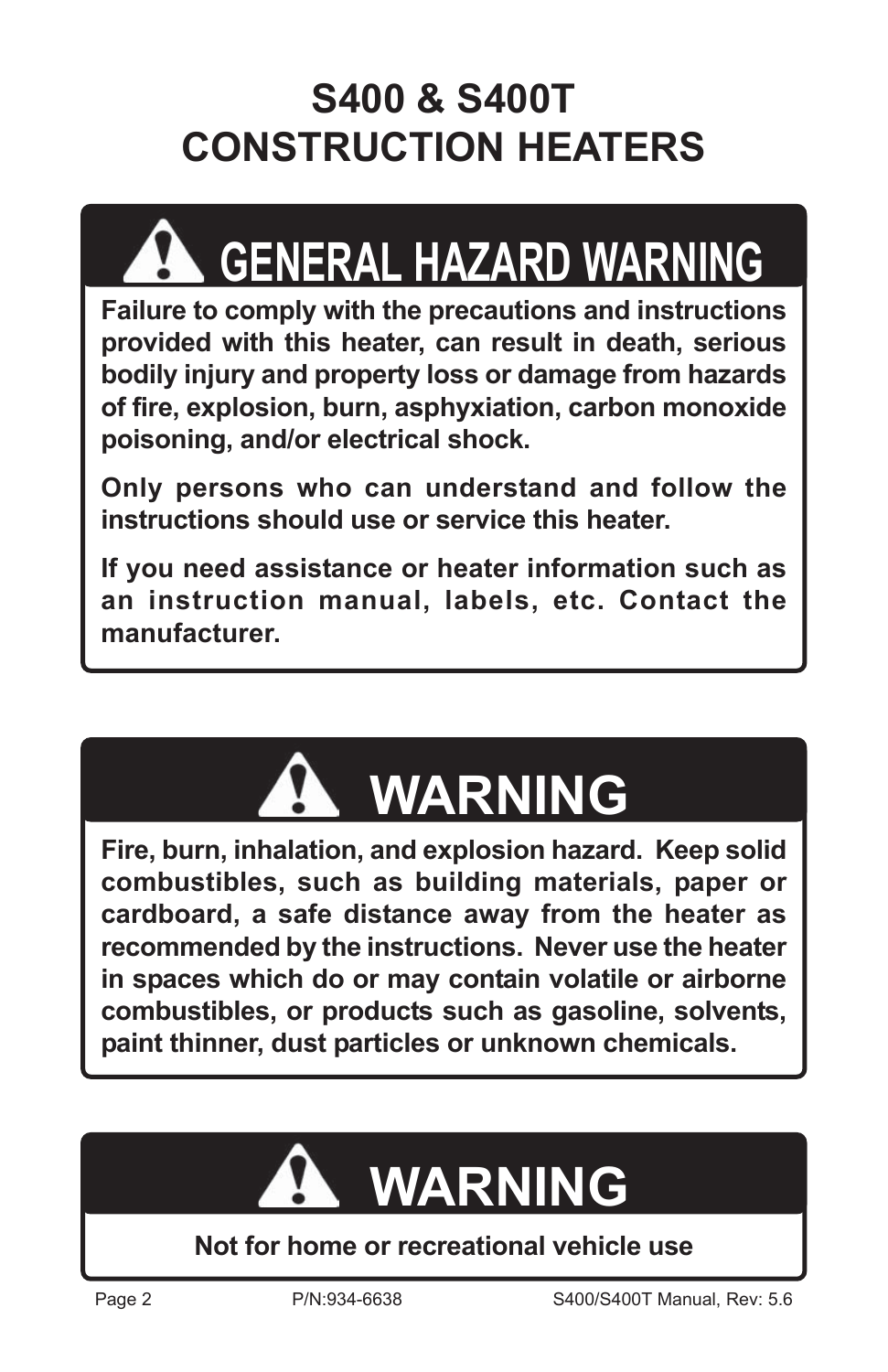### **READ THIS WARNING FIRST!**

The heater is designed and approved for use as a construction heater under CSA 2.14-2000. The primary purpose of construction heaters is to provide temporary heating of buildings under construction, alteration, or repair and to provide temporary emergency heat. Properly used the heater provides safe economical heating. Products of combustion are vented into the area being heated.

The heater is not designed as an Unvented Gas Fired Room Heater under ANSI-Z21.11.2 and should not be used in the home.

ANSI A119.2(NFPA 501C)-1987 Recreational Vehicle Standard prohibits the installation or storage of LP-Gas containers even temporarily inside any recreational vehicle. The standard also prohibits the use of Unvented Heaters in such vehicles.

**Gas inspection authorities in Canada require that the installation and maintenance of heaters and accessories be accomplished by qualified gas fitters.**

**Installation must comply with the Natural Gas and Propane Installation Code, CSA B149.1.**

We cannot anticipate every use which may be made for our heaters. CHECK WITH YOUR LOCAL FIRE SAFETY AUTHORITY IF YOU HAVE QUES-TIONS ABOUT LOCAL REGULATIONS.

Other standards govern the use of fuel gases and heat producing products in specific applications. Your local authority can advise you about these.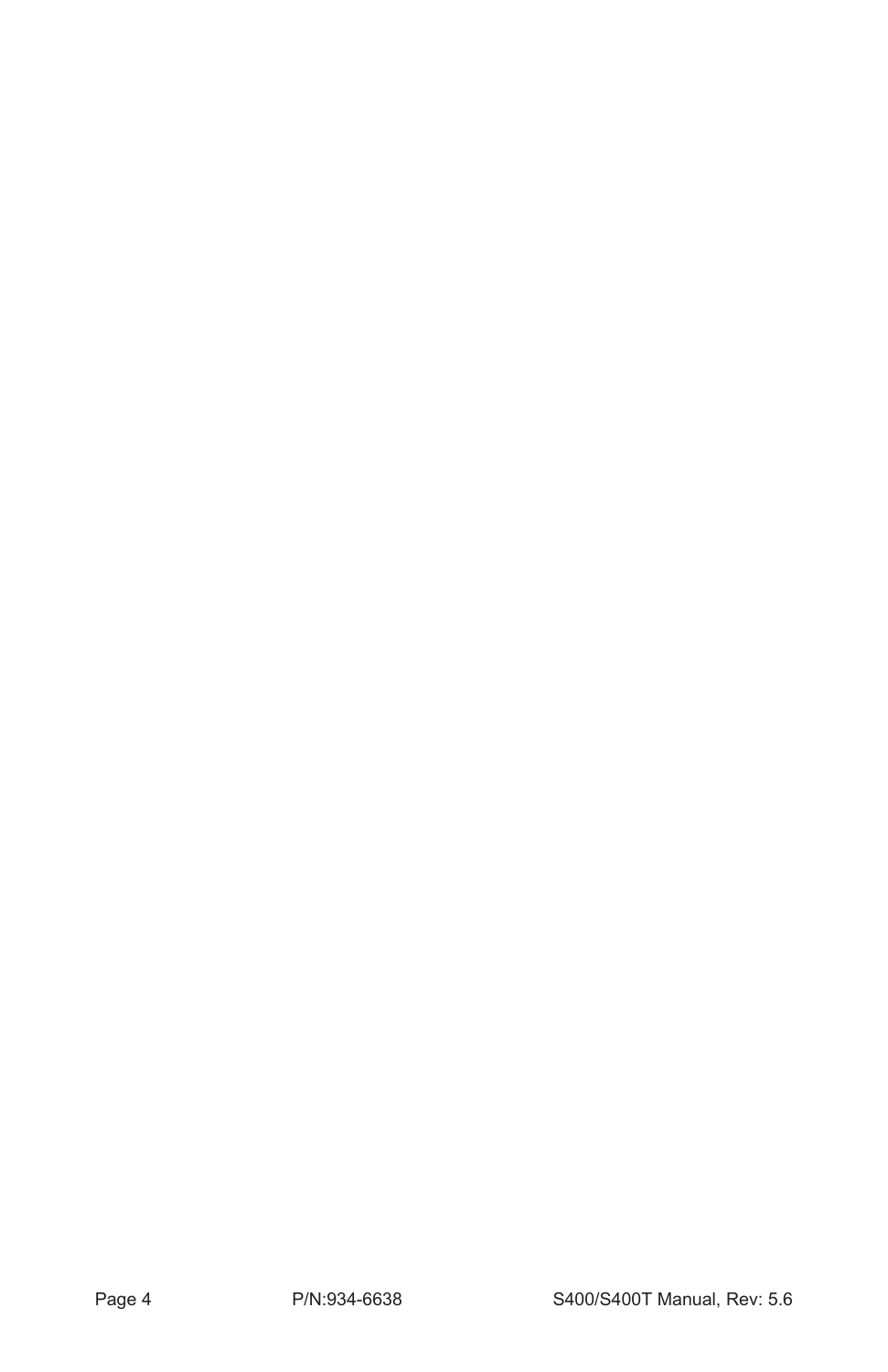### **S400 & S400T CONSTRUCTION HEATERS**

# **FOR YOUR SAFETY**

**DO NOT USE THIS HEATER IN A SPACE WHERE GASOLINE OR OTHER LIQUIDS HAVING FLAMMABLE VAPOURS ARE STORED OR USED.**

### **CONTENTS**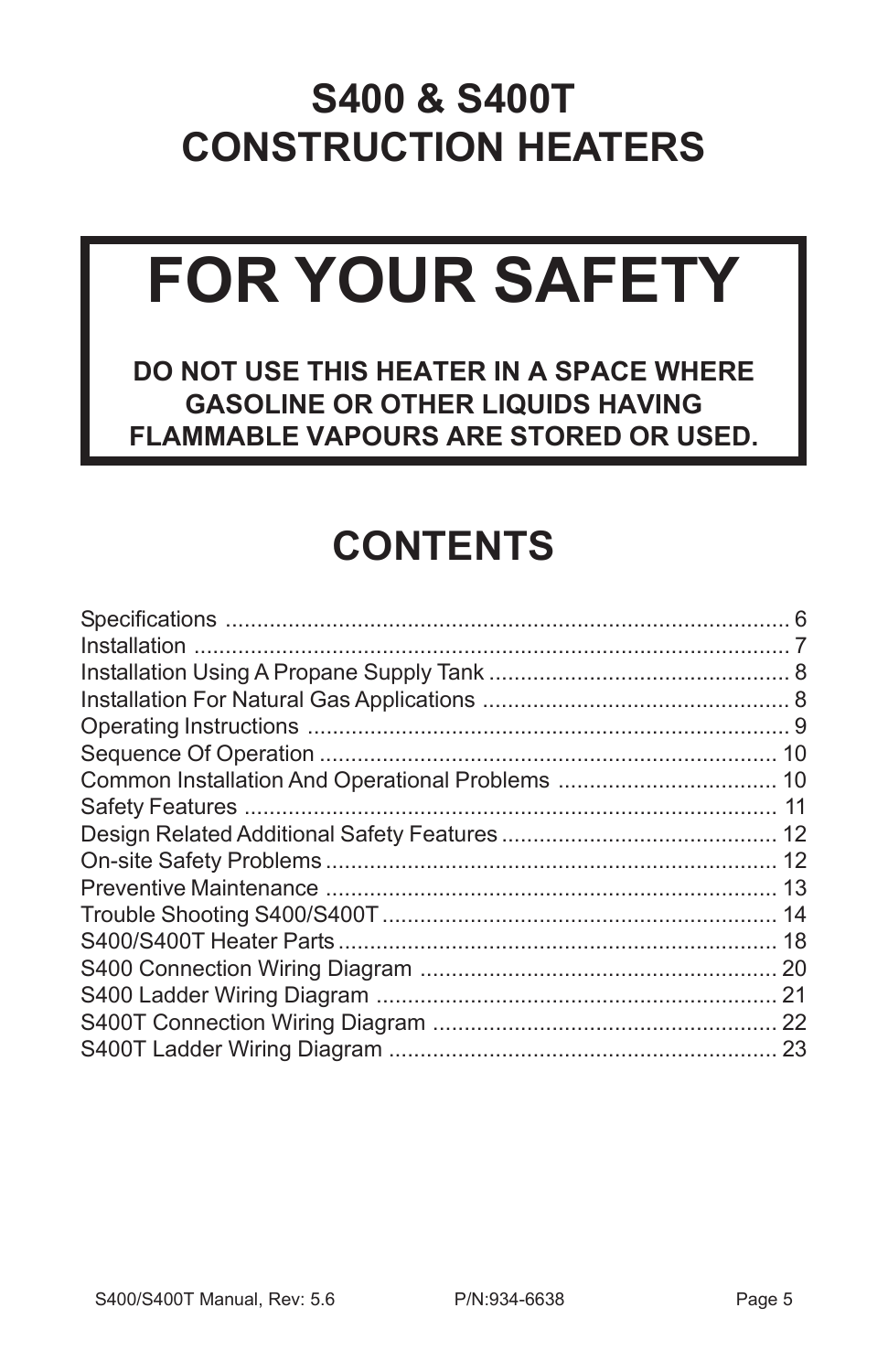### **SPECIFICATIONS**

<span id="page-5-0"></span>Model No. S400 & S400T Construction Heaters

CSA Certified to CSA 2.14-2000 Gas Fired Unvented Construction **Heater** 

| Gases:                    | Natural or Propane                     |
|---------------------------|----------------------------------------|
| Capacity:                 | 400,000 Btu/h maximum                  |
| Orifice Size:             | 42 DMS (X18)                           |
| Blower:                   | 2,000 cfm                              |
| <b>Electrical Rating:</b> | 115 volts, 60 Hz, 5 amps, single phase |
|                           |                                        |

Gas Supply:

|                | <b>Inlet Pressure</b> |          | <b>Manifold Pressure</b> |              |
|----------------|-----------------------|----------|--------------------------|--------------|
|                | Max.W.C.              | Min.W.C. | Max.W.C.                 | Min.W.C      |
|                |                       |          |                          | (S400T only) |
| Propane        | 14 inch               | 7 inch   | $1.3$ inch               | $0.6$ inch   |
| <b>Natural</b> | 14 inch               | 7 inch   | $4.0$ inch               | $1.8$ inch   |

(Minimum inlet pressure is for purpose of input adjustment)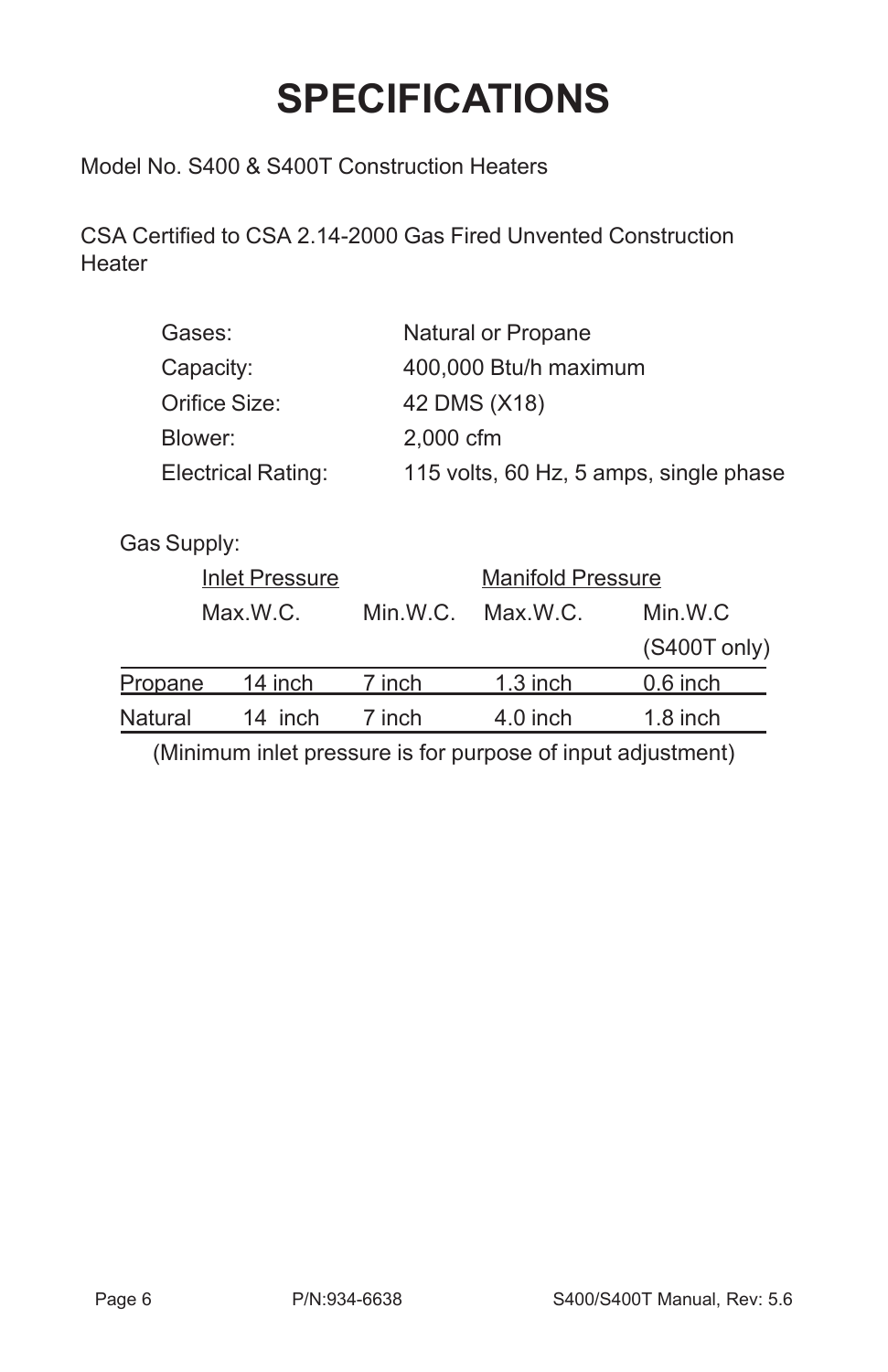### **INSTALLATION**

<span id="page-6-0"></span>The Sure Flame Models S400 & S400T are direct fired gas heaters intended to be used primarily for the temporary heating of buildings under construction, alteration, or repair. Since all the products of combustion are released into the area being heated, it is imperative that adequate ventilation is provided. The flow of supply air and combustion gases must not be obstructed in any way. Do not use the heater with ductwork as this will restrict the flow of supply air.

1. Install the heater in a horizontal position at least 6 feet from any LPgas container, and allow the following clearances from any combustible materials:

|         | Front Outlet: 12 feet (3.6 M) | Sides: $2$ feet $(0.6 M)$ |
|---------|-------------------------------|---------------------------|
| Intake: | 2 feet (0.6 M)                | Top:4 feet (1.2 M)        |

Front Outlet must not be directed at any LP-gas container within 20 feet (6 M).

Also make sure that no flammable vapours are present in the space where the heater is being used.

The installation of this heater **MUST** be in accordance with either of the appropriate following Standard:

Natural Gas and Propane Installation Code, CSA B149.1.

- 2. When connecting the heater to a natural gas or propane supply line ensure that the pressure at the heater inlet is within the specified range. Please refer to Propane and Natural Gas Installation sections on page 8. Excessive pressure (over 1/2" psi) will damage the controls and void the warranty.
- 3. Visually inspect the hose assembly and ensure that it is protected from traffic, building materials, and contact with hot surfaces. If it is evident that there is excessive abrasion or wear, or the hose is cut, it must be replaced.
- 4. After installation, check the hose assembly for gas leaks by applying a water and soap solution to each connection.
- 5. Connect the heater to an adequate 115 volt electrical supply as specified on the rating plate. For protection against shock hazard the supply cord must be plugged directly into a properly grounded three-prong receptacle. The electrical installation of the heater **MUST** be in accordance with CSA Standard C22.1-1990 Safety Standard for Electrical Installations.
- 6. In all applications, install the heater in such a manner that it is not directly exposed to water spray, rain and/or dripping water.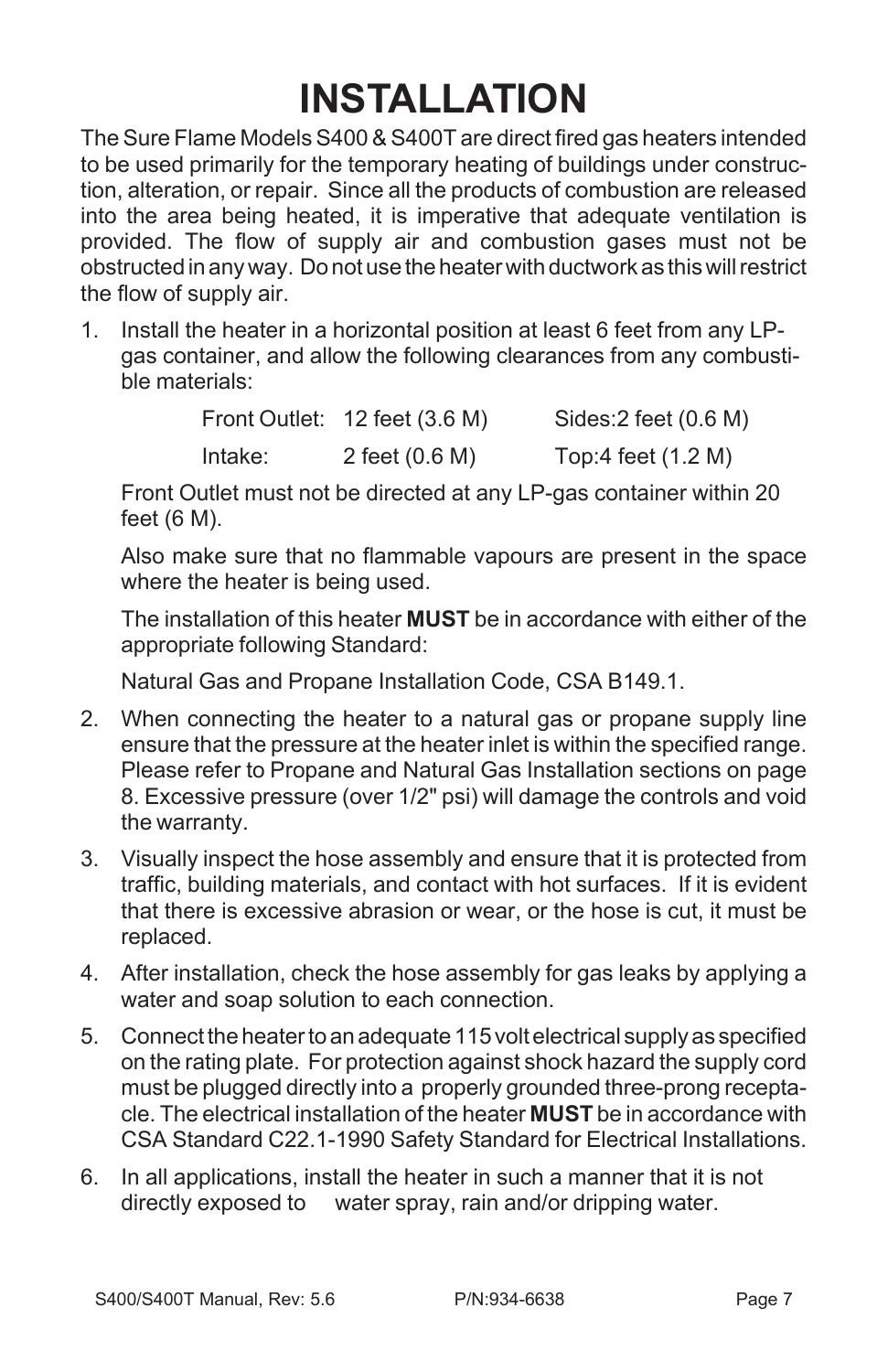### **INSTALLATION USING A PROPANE SUPPLY TANK**

- <span id="page-7-0"></span>1. When installing the heater for use with propane gas, set the gas selector valve to "Propane" and lock in position.
- 2. The supply container must be equipped with a UL listed Gas Pressure Regulator. This is essential to reduce the gas pressure to a safe transmittable pressure. This pressure must further be reduced so the gas pressure does not exceed the maximum input pressure of the heater. This can be accomplished by placing a suitably sized second stage gas regulator on the valve train at the heater. This regulator should also be a UL listed LP Gas Pressure Regulator.
- 3. Arrange the propane supply system to provide for vapour withdrawal from the operating container. Supplying liquid propane to the heater is dangerous and will damage the components.
- 4. Ensure that for the surrounding temperature the size and capacity of the propane supply container is adequate to provide the rated Btu/h input to the heater.
- 5. Turn off the propane supply valve at the container when the heater is not in use.
- 6. The installation must conform with local codes, or in the absence of local codes, with the Natural Gas and Propane Installation Code, CSA R<sub>149</sub> 1
- 7. When the heater is to be stored indoors the propane container must be disconnected from the heater and the container moved away and stored in accordance with the above National Standard.

### **INSTALLATION FOR NATURAL GAS APPLICATIONS**

- 1. When installing the heater for use with natural gas, set the gas selector valve to the "Natural" position.
- 2. A regulator must be installed on the heater to ensure that the pressure to the heater does not exceed 1/2 psi inlet pressure.
- 3. The installation of this heater to a natural gas supply must conform with all applicable local codes or, in the absence of local codes, with the Natural Gas and Propane Installation Code, CSA B149.1.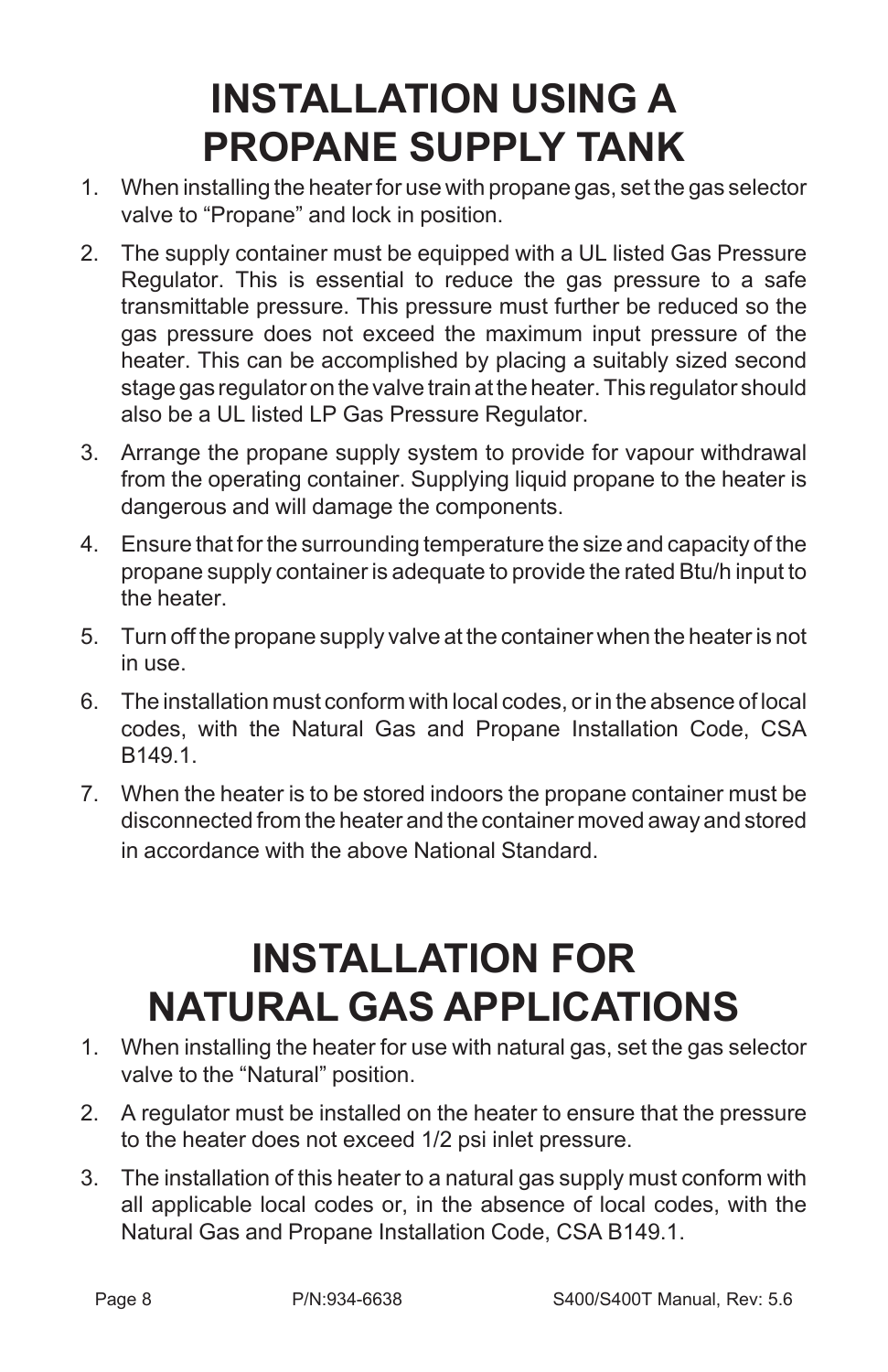### **OPERATING INSTRUCTIONS**

1. Set GAS SELECTOR VALVE to gas being used. The conversion shall be done by the owner or lessor of the equipment.

**NOTE:** When using Propane Gas the Selector Valve **MUST** be locked in position.

- 2. Ensure the FIRING VALVE (Manual Valve nearest the burner) is in the "ON" position.
- 3. Connect power 115 volt supply.
- 4. Open gas supply.
- 5. Push "START" button and **hold for 5 seconds.**
- 6. Set heat selector switch to desired heating mode. ( S400T only )
- 7. Set thermostat to desired temperature. ( S400T only )
- 8. To stop, turn gas off and push "STOP" button.

The appliance area should be kept clear and free from combustible materials, gasoline, and other flammable vapours and liquids.

Ensure that the flow of supply air and combustion gases is not obstructed.

The installation and operation of the heater shall comply with the code requirements specified by the authorities having jurisdiction. In the absence of specific Local Codes the installation of this Construction Heater **MUST** conform with the following National Standards:

Safety Standard for Electrical Installations, CSA C22.1-1990

(Canadian Electrical Code Part 1)

Natural Gas and Propane Installation Code, CSA B149.1

General criteria for the use of construction heaters may be found in the applicable sections of either the following Standard:

Natural Gas and Propane Installation Code, CSA B149.1.

**NOTE:** S400 HEATERS WITH SERIAL NUMBER 5984 AND GREATER AND S400T HEATER WITH SERIAL NUMBER 11271 AND GREATER WILL HAVE A 3.3 SECOND DELAY BEFORE **STARTING**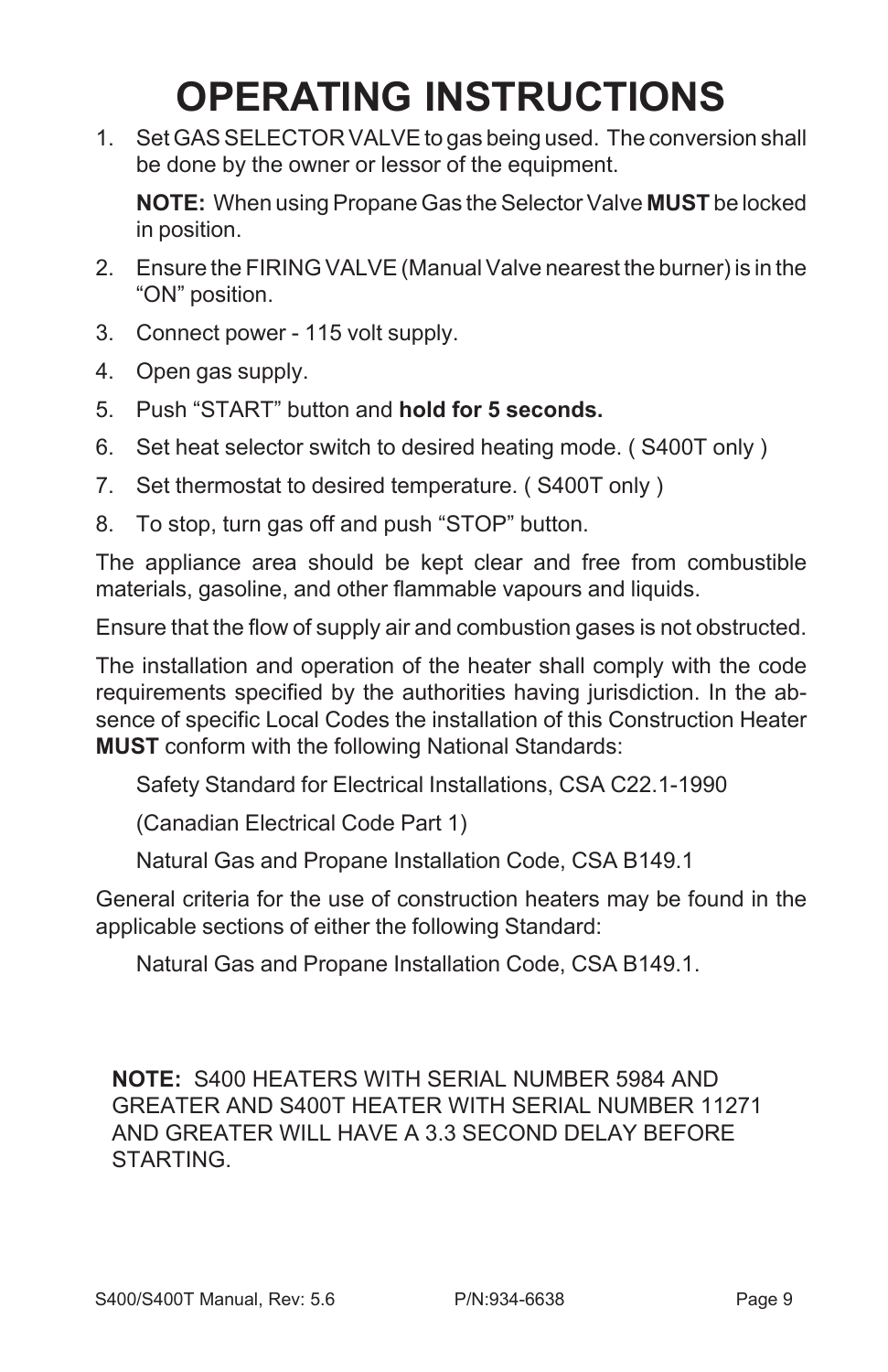#### **THE INSTALLATION AND MAINTENANCE OF THE HEATER MUST BE ACCOMPLISHED BY A QUALIFIED SERVICE PERSON.**

### **SEQUENCE OF OPERATION**

- 1. Push **AND HOLD** start button for 5 seconds.
- 2. Control relay closes.
- 3. Motor starting relay closes.
- 4. Fan starts.
- 5. Fan reaches full speed and air switch closes.
- 6. Solenoid valve opens.
- 7. Spark is generated.
- 8. Flame rod senses flame, and then maintains flame.

#### **(The following is for S400T only)**

- 9. If selector switch is set on HI-LO, heater will cycle from lo to hi flame thermostatically.
- 10. If selector switch is set on ON-OFF, heater will cycle on and off thermostatically.

### **COMMON INSTALLATION AND OPERATIONAL PROBLEMS**

1. LOW VOLTAGE

This is one of the most common problems and is usually the result of the supply cord having too small a wire gauge for its length. Low voltage results in the motor overheating, burnt relay contacts, or a relay that will not maintain contact.

2. SUPPLY LINE TOO SMALL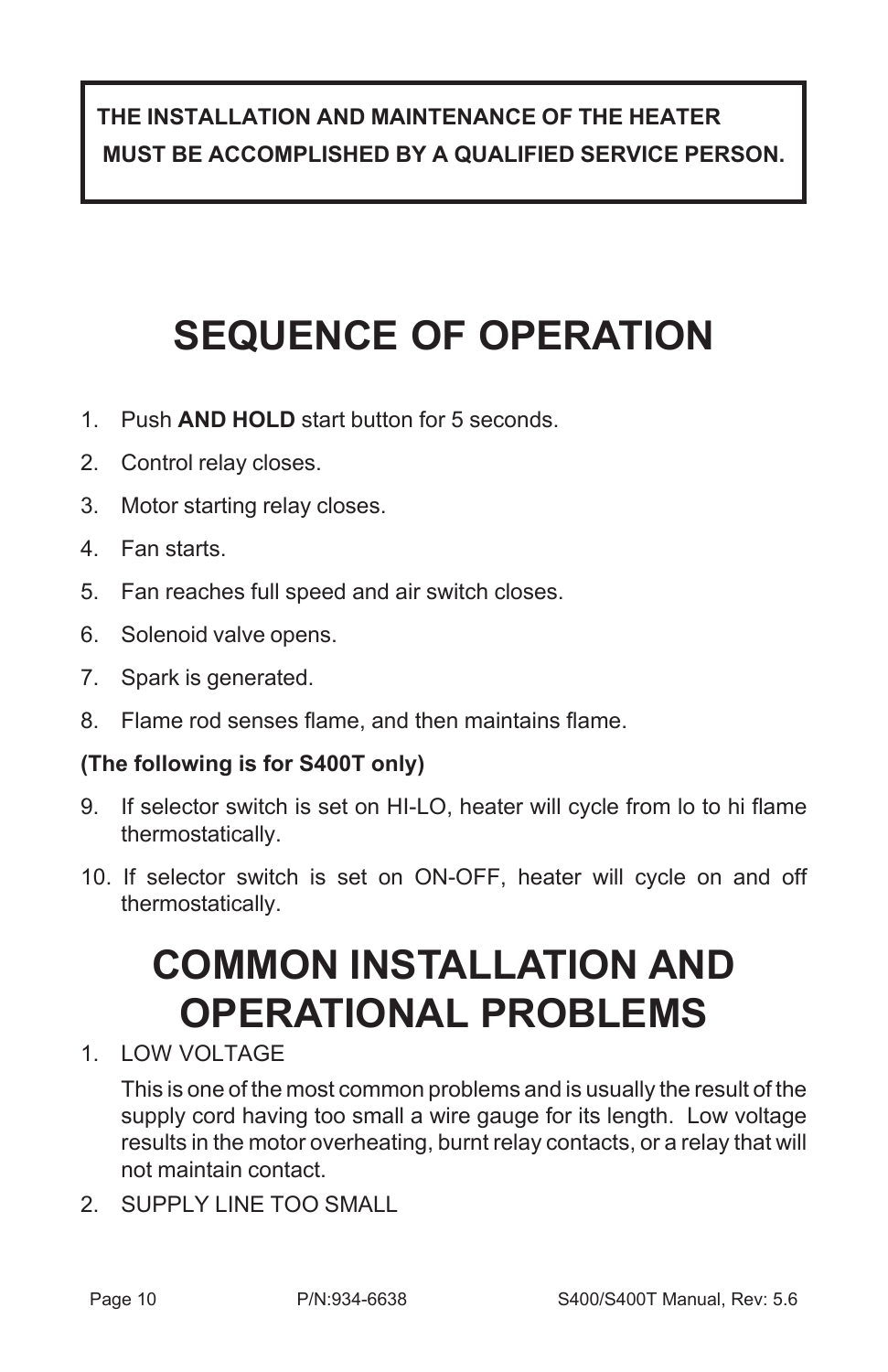3. INSUFFICIENT VAPORIZATION AT SUPPLY

Normally caused by too small size of supply tank.

4. IMPROPER GAS SUPPLY PRESSURE

Usually a result of supply pressure being too high because of improper or lack of regulation.

5. DIRTY GAS SUPPLY

Dirty gas can cause strainers to plug or form a build-up in the burner orifice.

6. LACK OF PREVENTATIVE MAINTENANCE

Heaters must be cleaned as required, especially when used in a dirty environment.

7. IMPROPER SUPPLY OF FRESH AIR

It is normally recommended that the intake air of the heater be taken from outside the enclosed area. This provides a slight pressurization and prevents any problems associated with recirculation.

### **SAFETY FEATURES**

Servicing of Sure Flame Construction Heaters normally involves one of several built-in safety features. The Models S400 & S400T incorporate devices to detect the following:

| 1. LOSS OF FLAME      | Gas supply is shut off if flame is lost to<br>prevent raw gas from leaving the heater.                                |
|-----------------------|-----------------------------------------------------------------------------------------------------------------------|
| 2. OVERHEATING        | (a) Thermal overload protection in the mo-<br>tor.                                                                    |
|                       | High temperature limit switch in the<br>(b)<br>combustion chamber.                                                    |
| 3. LOSS OF POWER      | Total shutdown with manual reset required.<br>Any one of the safety devices will create a<br>loss of power situation. |
| 4. BLOCKED AIR SUPPLY | A switch detects the differential pressure in<br>the combustion chamber and shuts down<br>when insufficient.          |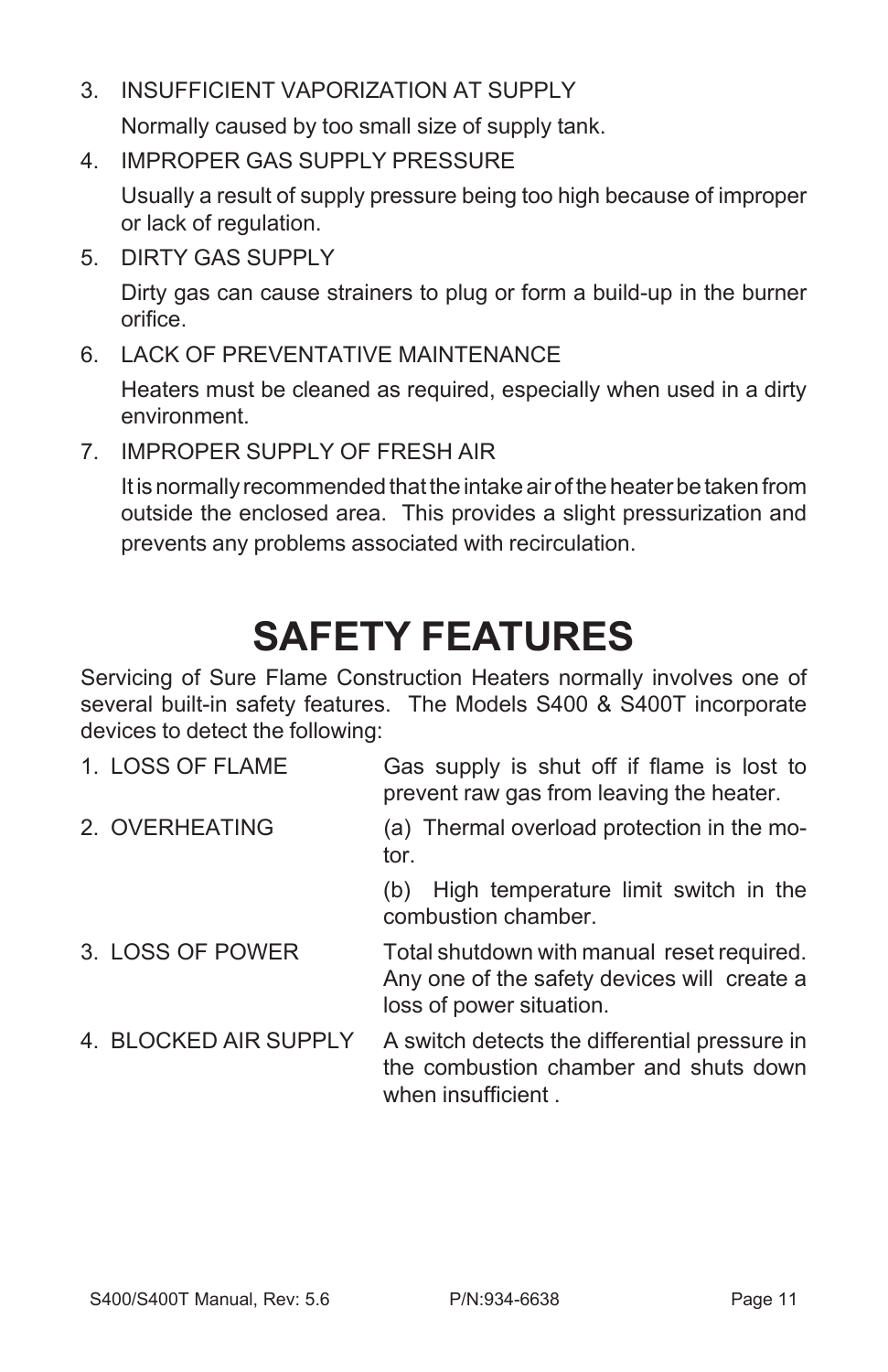### **DESIGN RELATED ADDITIONAL SAFETY FEATURES**

1. LOCKING POSITION FOR LPG ON GAS SELECTOR LEVER

Units used with LPG while the gas selector valve is positioned for Natural Gas will throw significantly more heat than the rated Btu/h. This is definitely a safety hazard.

2. LOW SKIN TEMPERATURE

Sure Flame Heaters are designed to have a low skin temperature. This provides added safety in the workplace.

3. DURABLE CONSTRUCTION

The Models S400 & S400T use a stainless steel burner for long life and consistent performance.

In order to maintain the highly efficient combustion of the Sure Flame Heater, the combustion chamber must remain as manufactured. Any change or distortion could alter the fuel/air mixture and create unwanted gases.

### **ON-SITE SAFETY PROBLEMS**

1. SHORTING OUT OF DEFECTIVE COMPONENTS

This common problem saves short term expense at the risk of a large future cost. Any heaters found in this condition should be removed immediately.

2 IMPROPER ENCLOSURES

When heaters are installed partially to the outside for fresh air intake, strict adherence must be made to the minimum clearance to combustibles given on the instruction plate. Wood framing around a heater is a request for trouble.

3. SUPPLYING LIQUID PROPANE TO HEATER

This problem has occurred from time to time. To minimize the damage, and possible personal injury, shut off the gas supply and let the heater run until all of the liquid in the lines has been vaporized.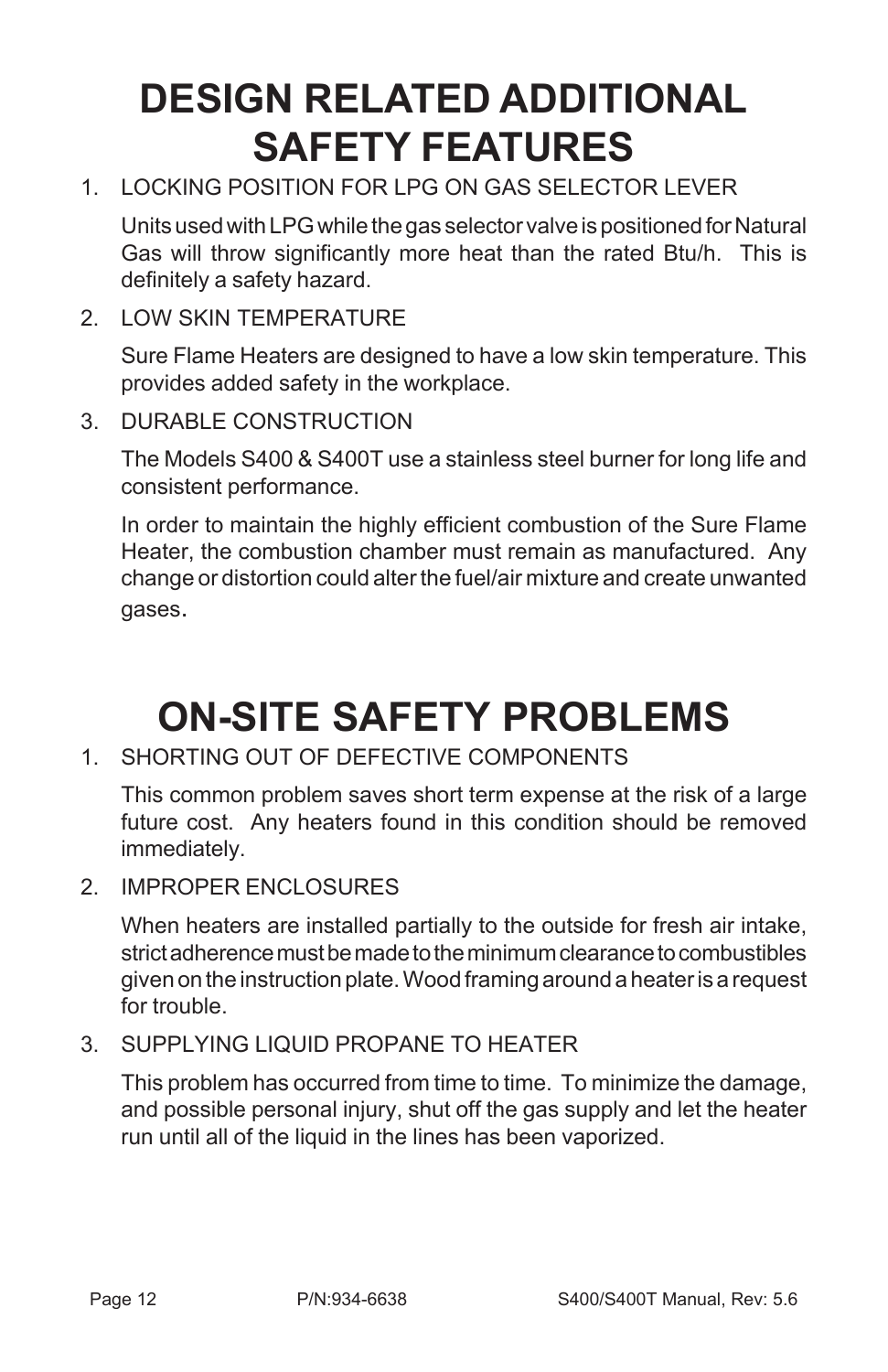### **PREVENTIVE MAINTENANCE**

Sure Flame Construction Heaters are built to withstand the rigours of operating on construction sites, for mining applications, and a multitude of other locations where heaters are used. To maintain the reliable performance required it is necessary to do a certain amount of regular maintenance.

#### A. VISUAL CHECKS

The following items should be checked for excessive wear or damage:

- 1) Wheels (if installed)
- 2) Cords and Connectors
- 3) Wiring and Conduit
- 4) Heater Shell (including heat shield) and Control Box

It is recommended that units purchased as spares be rotated periodically, so that each unit will be placed in operation at least once every 90 days.

B. BURNER

Flame Rod and Insulator - Clean with soap and water or solvent on a routine basis. Any build up on burner should also be removed at this time.

Spark Plug - Clean with solvent and check spark gap.

C. CONTROL BOX

The inside of the control box should be cleaned using a dry cloth or by blowing compressed air. Do not use any liquid or aerosol spray cleaners. Also check that all electrical connections are snug and tight.

D. MOTOR

The electric motor on the S400 & S400T Heaters is fitted with sealed bearings and no oiling is required. Keep the motor clean by blowing or wiping off dust or dirt in order to prevent it from over heating.

E. FAN

Check for dust or dirt build up on fan blades. Check the tightness of the set screw and run the heater to check for fan vibration.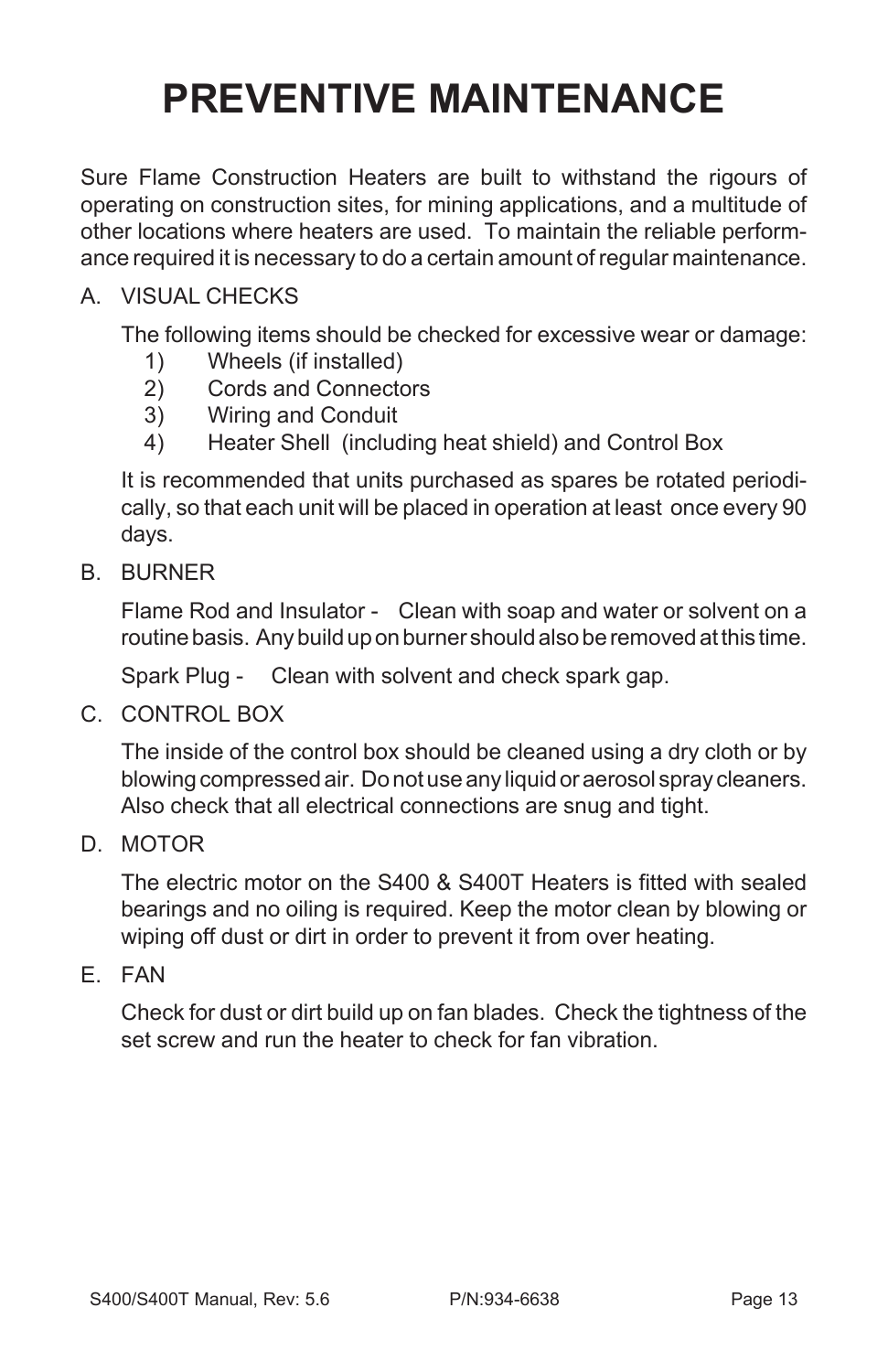### **TROUBLE SHOOTING S400/S400T**

An AC Voltmeter is required to perform these checks. The control circuit is 24V, the motor power is 115V. Use extreme caution when checking voltage.

- 1. Push start button and release
- 2. Control relay should close. If not, check the following:
	- a) Check for 115V between terminals A & B of the control relay, if no power proceed to hi-limit switch terminals.
	- b) If 115V is present at both terminals of limit switch then control relay is faulty, or there are poor connections.
	- c) If there is 115V at only one terminal of the hi-limit switch, the limit switch is faulty.
	- d) If 115V is not present at either terminal of the hi-limit switch, check the stop switch terminals.
	- e) If there is 115V present at only one terminal of the stop switch, while start switch is depressed, then check dual wire assembly on control relay.
	- f) If there is no power at either terminal of stop switch then check start switch.
	- g) If there is 115V present at only one terminal of the start switch, while start switch is depressed, then replace start switch.
	- h) If there is no power at either terminal of the start switch, then check red wire leading from start switch to the motor starting relay.
- 3. Motor starting relay should close. If not, check the following:
	- a) Remove the 6 pin connector assembly from the side of the Fenwall module and clean both sides with electrical contact cleaner.
	- b) If there is 24V across the coil terminals of the motor relay then relay is faulty.
	- c) If there is no power between the coil terminals of the motor relay then check for 24V at terminal P of the Fenwall module.
	- d) If 24V is present at terminal P then the Fenwall module is faulty.

#### **For S400 proceed to j), steps e to i apply to S400T only.**

- e) If there is no power present at terminal P of the Fenwall module, then turn thermostat clockwise to maximum setting. Then check for power at terminal 1 of the thermostat.
- f) If there is 24V present at terminal 1 of the thermostat then the selector switch is faulty.
- g) If there is no power present at terminal 1 of thermostat, check for power on the output side of the secondary transformer, if there is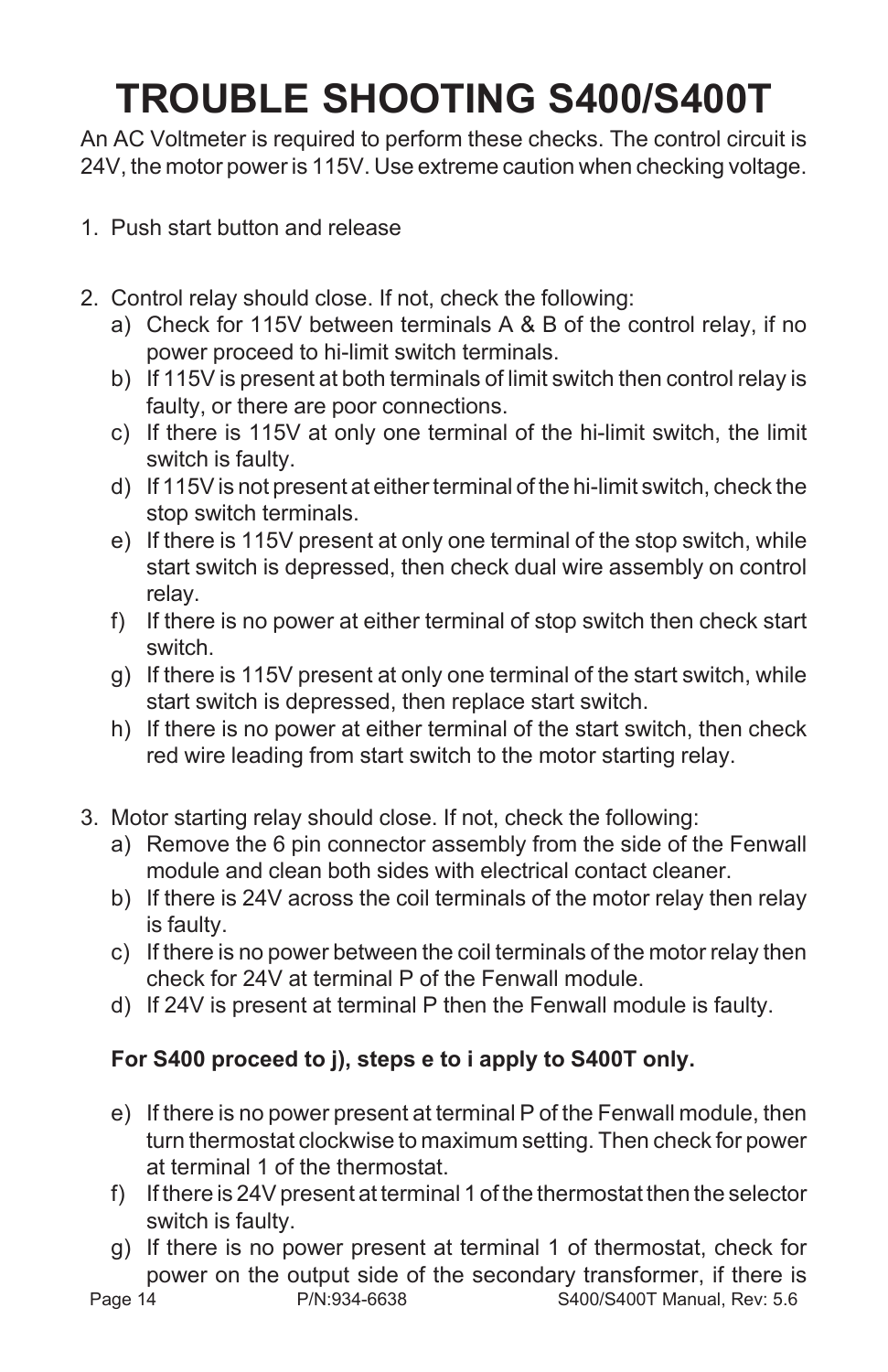power present then check wire.

- h) Turn thermostat knob to the extreme clockwise position, if 115V is detected between the input terminals of the secondary transformer, then transformer is faulty.
- i) If there is not 24V on the output side, and not 115V on the output side of the transformer then check the black wire on the input side of transformer
- j) If 120V is present at the black wire on the input side of the transformer then the transformer is faulty.
- 4. Fan starts. If motor does not run check the following:
	- a) Check to see if the fan blade is turning freely.
	- b) If there is 115V between T1 & T2 on the motor starting relay then there is a bad connection or broken wire between motor and relay.
	- c) If there is no power at T1 & T2 the contact points are dirty or the relay is faulty.
	- d) Remove back plate on motor, if there is 115V between the incoming white and black wires, then the connection to the motor is incorrect or the motor is faulty.
- 5. Fan reaches full speed and air switch closes, if air switch does not close check:
	- a) If there is 24V on only one of the airswitch terminals while motor is running, then airswitch is staying open, first check the airtubes.
	- b) If either upstream or downstream air tubes are plugged.
	- c) If both are free then check alignment ( tubes should be positioned parallel to the air flow direction).
	- d) If above procedures do not correct problem, then the adjusting screw located on the side of the airswitch can be rotated counter clockwise, just enough so that fan stays running.
	- e) If this does not help then bypass the airswitch by joining the two wires together, if heater now runs then the airswitch is faulty.
- 6. Solenoid valve opens, if valve fails to open check:
	- a) If there is 24V between the wires of the solenoid valve and a sharp click is not heard, then the coil of the solenoid valve is faulty.
	- b) If a sharp click is heard, then the valve body is faulty.
- 7. Spark is generated, if no spark is present, check:
	- a) If the ignition wire is burnt, or cracked it may be shorting out to the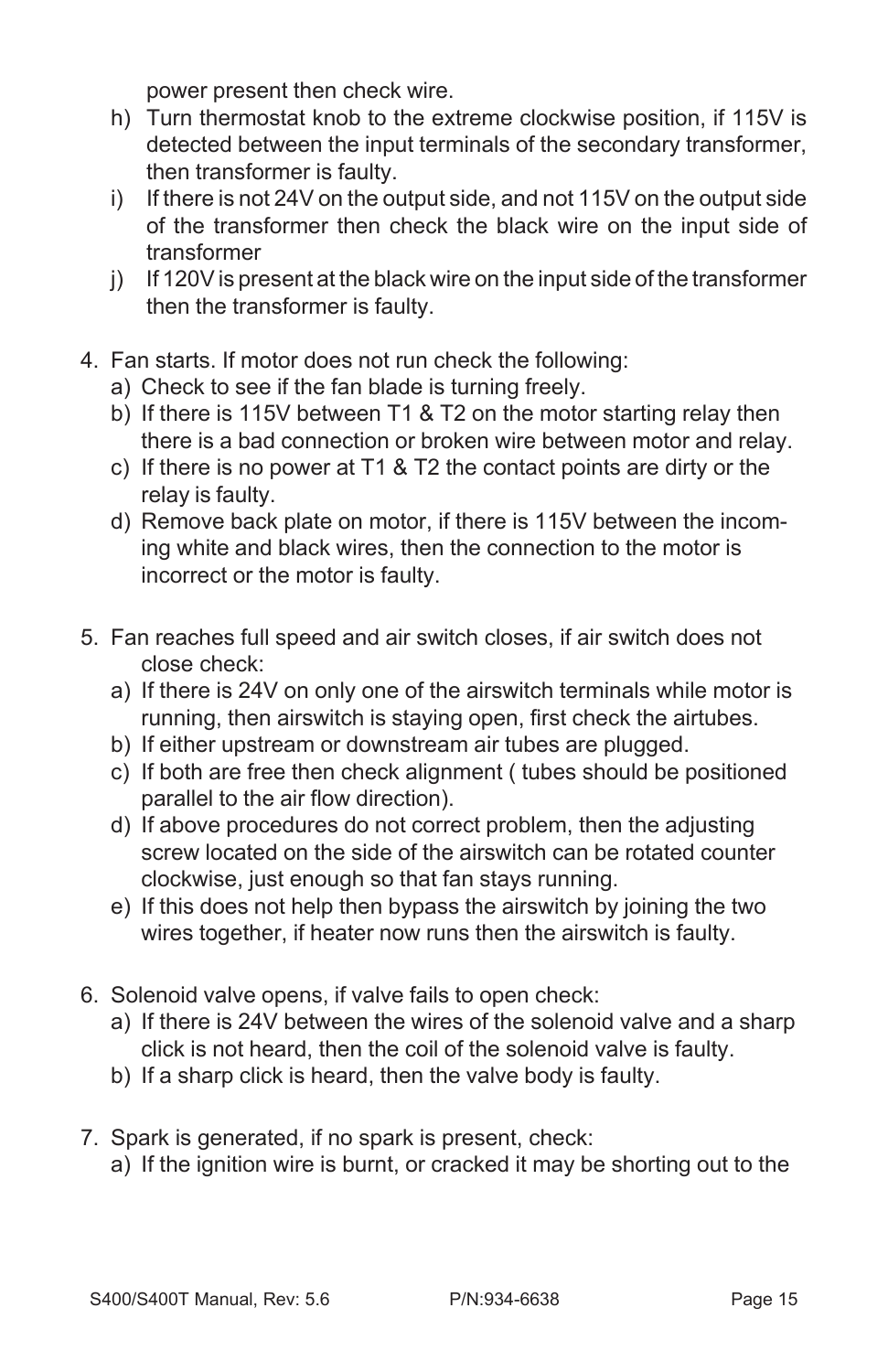heater.

- b) Spark plug, clean and gap to approximately 1/8".
- c) If there is 24V at terminal P of the Fenwall module, check ignition wire, if good then spark plug or ignition module is defective.
- 8. Flame rod senses and maintains flame, if not check:
	- a) If flame rod wire is connected to flame rod and not grounding out to the heater.
	- b) If flame rod wire is inserted into the correct position of the Fenwall module.
	- c) The flame rod should be screwed into the burner securely. The probe part should not be touching the burner in any way thus grounding out.

#### **S400T Heaters Only**

- 9. Selector switch set on HI-LO position.
	- a) If flame stays on low when thermostat is turned to the extreme clockwise position check for 24V at the 2 stage regulator terminals if 24V is present, then unit is wired wrong (refer to wiring diagram)
	- b) If it is wired correctly then 2-Stage regulator is faulty.
	- c) If flame stays on high when thermostat is turned to the extreme counter clockwise position check for 24V between the two terminals of the 2-Stage regulator if power is present then the regulator is adjusted wrong or faulty.
	- d) If there is no power between the terminals of the 2-stage regulator check for power at the top terminal (black wire) of the selector switch.
	- e) If no power at the top terminal (black wire) of the selector switch then thermostat is faulty.
- 10. Selector switch set to ON-OFF position.
	- a) Firstly make sure that the white light is on signifying that unit is on.
	- b) If the heater does not start, check for power at terminal 3 of thermostat if power is present then the selector switch is faulty.
	- c) If there is no power present at terminal 3 of the thermostat then the transformer is faulty.
	- d) Turn thermostat to high setting, if no power is present at terminal #2 of the thermostat then the thermostat is faulty.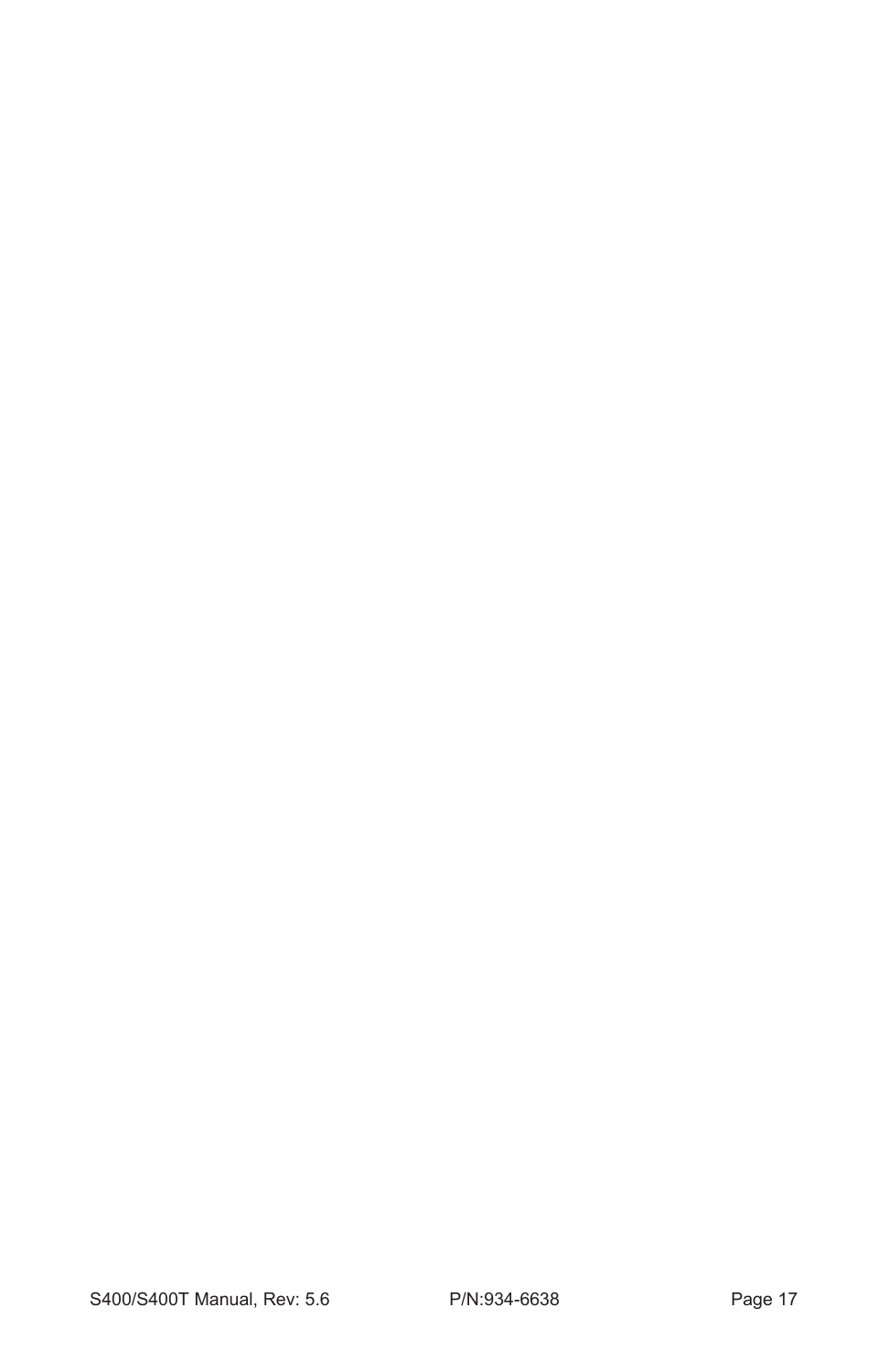### **S400/S400T HEATER PARTS**

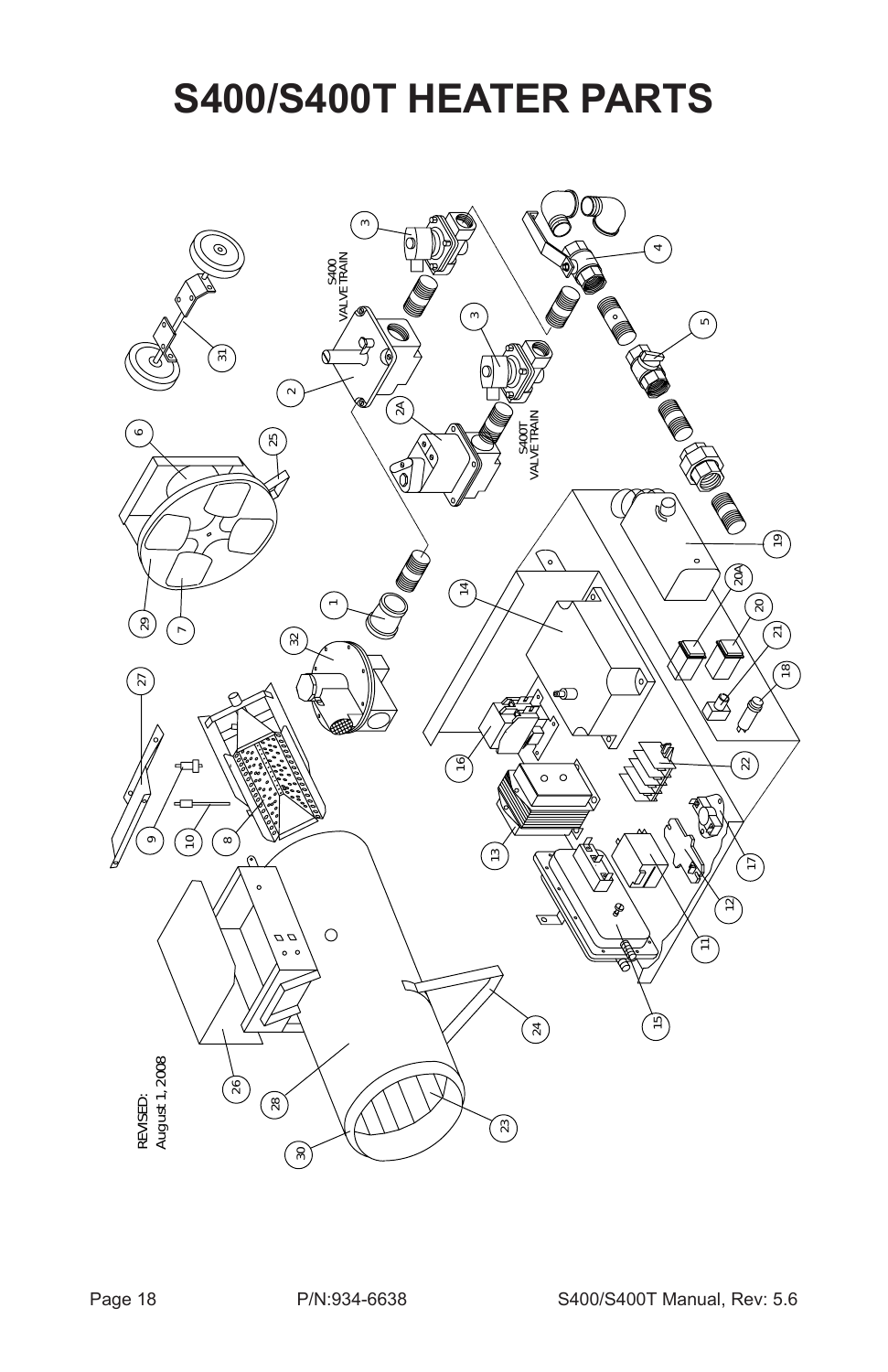### **S400/S400T HEATER PARTS**

|     | August 1, 2008 |                                               |
|-----|----------------|-----------------------------------------------|
|     | Ref. Part No   | Description                                   |
| 1   | S400-80        | <b>Strainer</b>                               |
| 2   | 2524           | 3/4" Appliance Regulator (S400 only)          |
| 2A  | 4517           | 2-Stage Regulator (S400T only)                |
| 3   | 4514           | Solenoid Shut-Off Valve 24V                   |
| 4   | S400-73        | <b>Gas Selector Valve</b>                     |
| 5   | 5869           | <b>Manual Shut-Off Valve</b>                  |
| 6   | 2430           | Motor 1/4 HP                                  |
| 7   | 2420           | Fan Blade                                     |
| 8   | BV45-50        | <b>Burner</b>                                 |
| 9   | 2143           | Spark Plug                                    |
| 10  | S400-86        | Flame Rod                                     |
| 11  | 4512           | Control Relay with Clip 120V                  |
| 12  | 6440           | <b>Relay Clip</b>                             |
| 13  | 4510           | Transformer 24V                               |
| 14  | 8264           | Direct Spark Ignition Control                 |
| 15  | 5124           | Air Switch (0.2" W.C.)                        |
| 16  | 4519           | Motor Relay 24V                               |
| 17  | 2446           | <b>HI Limit Thermoswitch</b>                  |
| 18  | 4518           | Indicator Light 24V                           |
| 19  | 2453           | Thermostat (S400T only)                       |
| 20  | 3337/8         | OFF Switch (Red)                              |
| 20A | 3337/9         | ON Switch (Green)                             |
| 21  | 5545           | Toggle Selector Switch (S400T only)           |
| 22  | 9823           | <b>Terminal Block</b>                         |
| 23  | S400-16        | <b>Heat Shield</b>                            |
| 24  | S400-57        | Front Leg Assembly                            |
| 25  | S400-47        | Rear Leg Assembly (less Motor Mount & Screen) |
| 26  | S400-7         | <b>Control Box Lid</b>                        |
| 27  | S400-103       | <b>Valve Train Cover</b>                      |
| 28  | S400-53        | Heater Body includes: 23, 24 & 30             |
| 29  | S400-502       | Motor Mount (with Screen & Rear Legs)         |
| 30  | S400-3         | Nose Cone                                     |
| 31  | S400-81        | Wheel Kit (optional)                          |
| 32  | 2527           | 3/4" Regulator (optional)                     |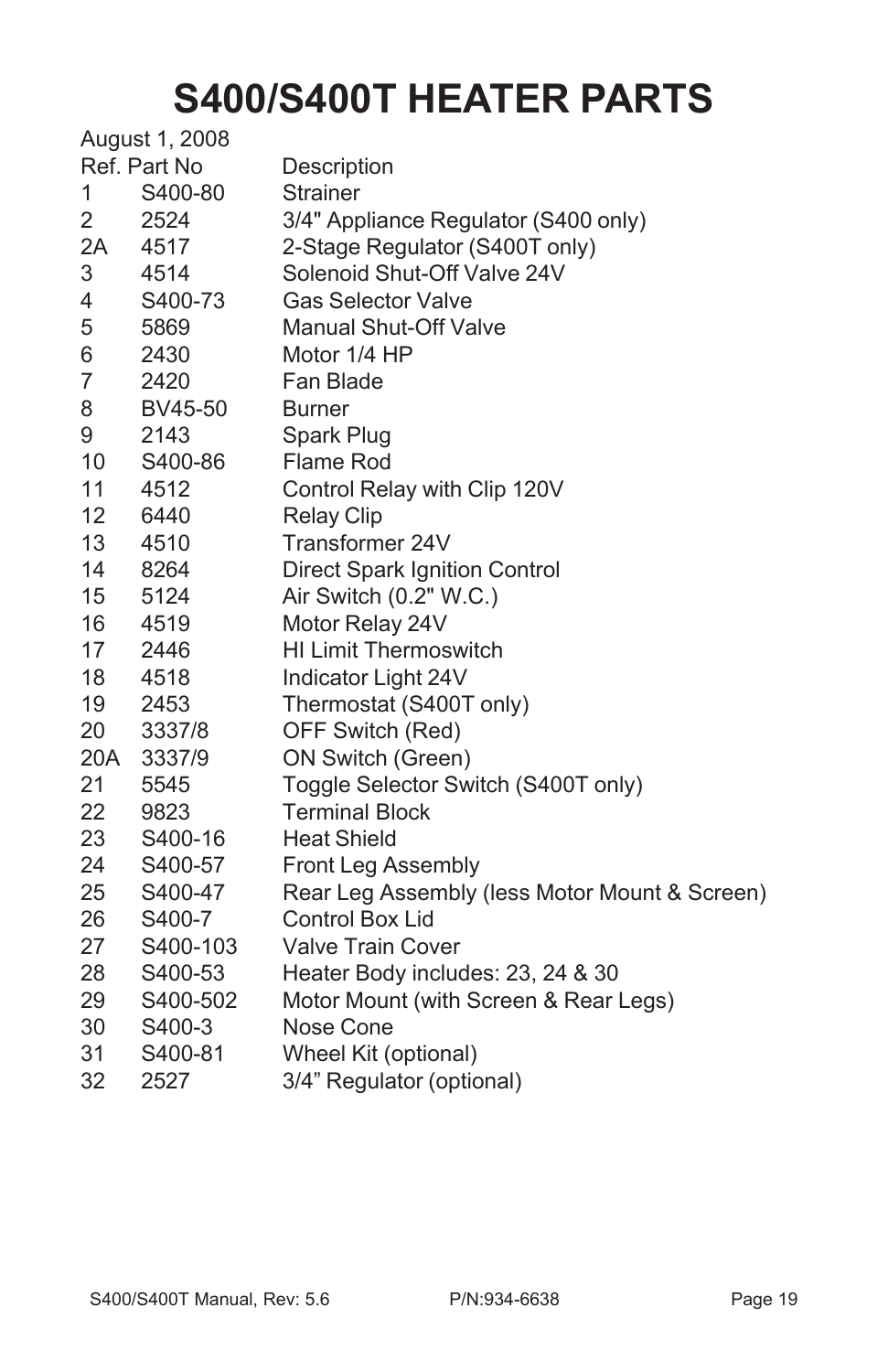

Note: All wires 18 Ga. STR TEW 600V unless otherwise specified Note: All wires 18 Ga. STR TEW 600V unless otherwise specified.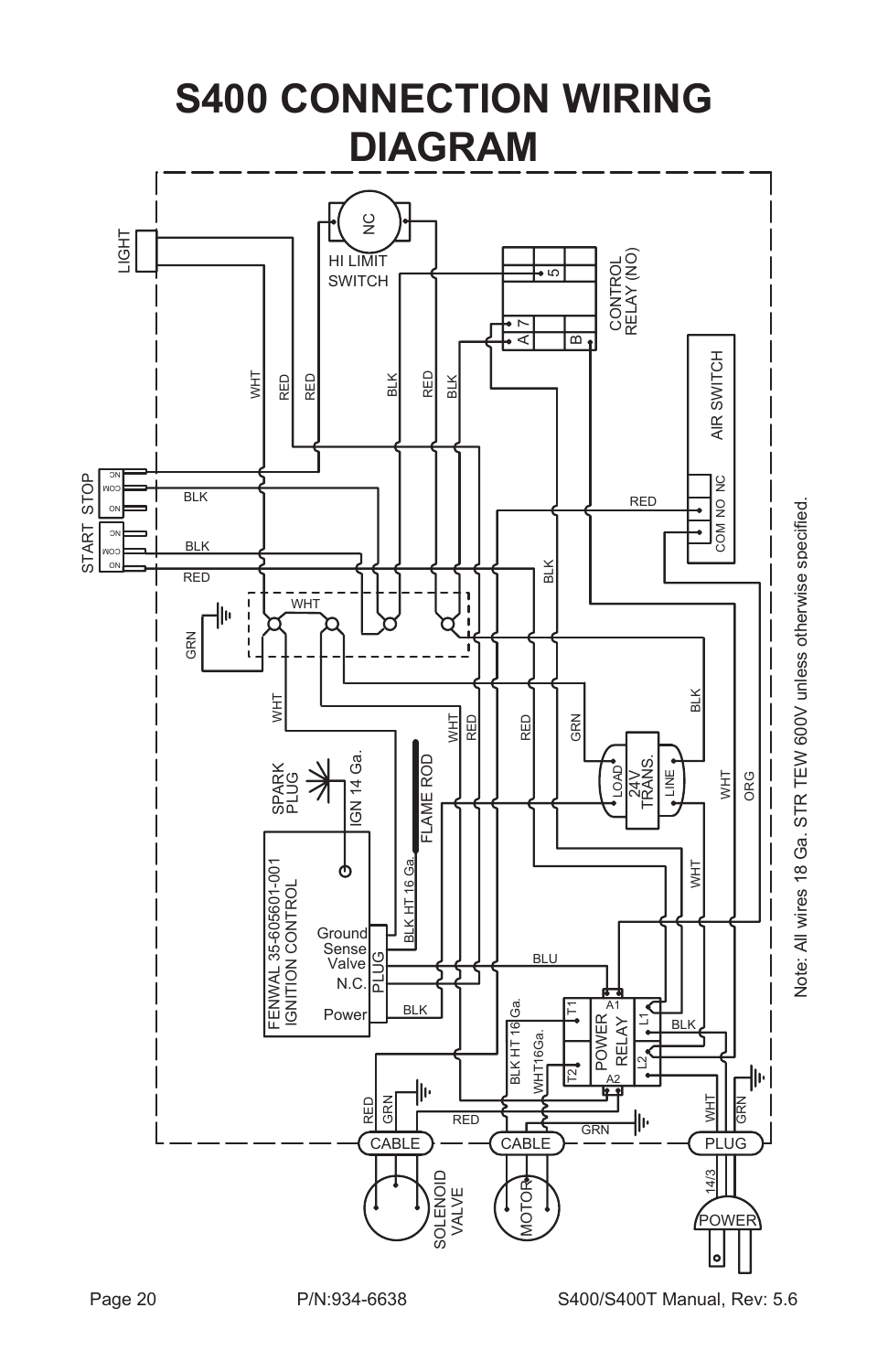### <span id="page-20-0"></span>**S400 LADDER WIRING DIAGRAM**

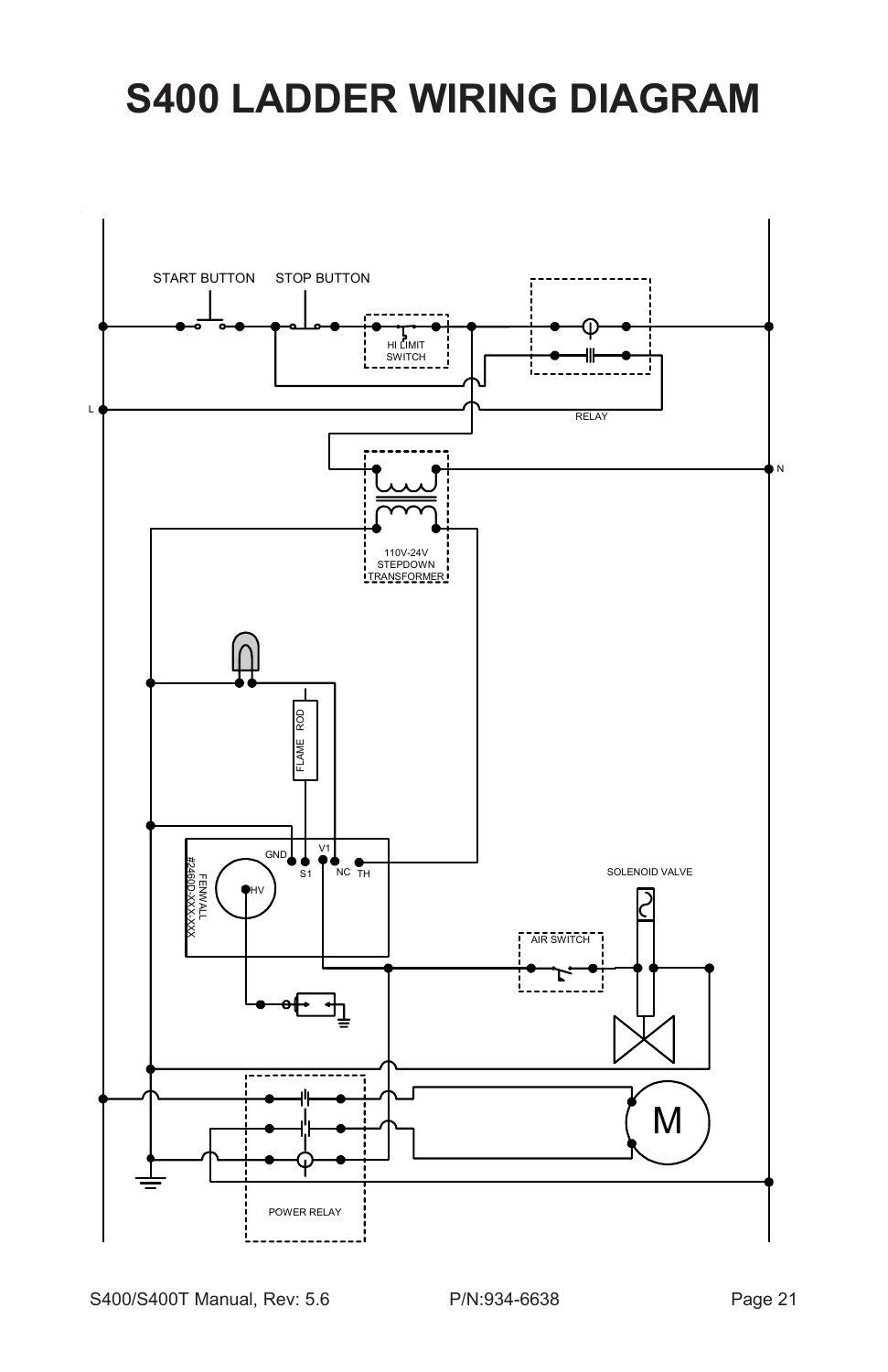<span id="page-21-0"></span>